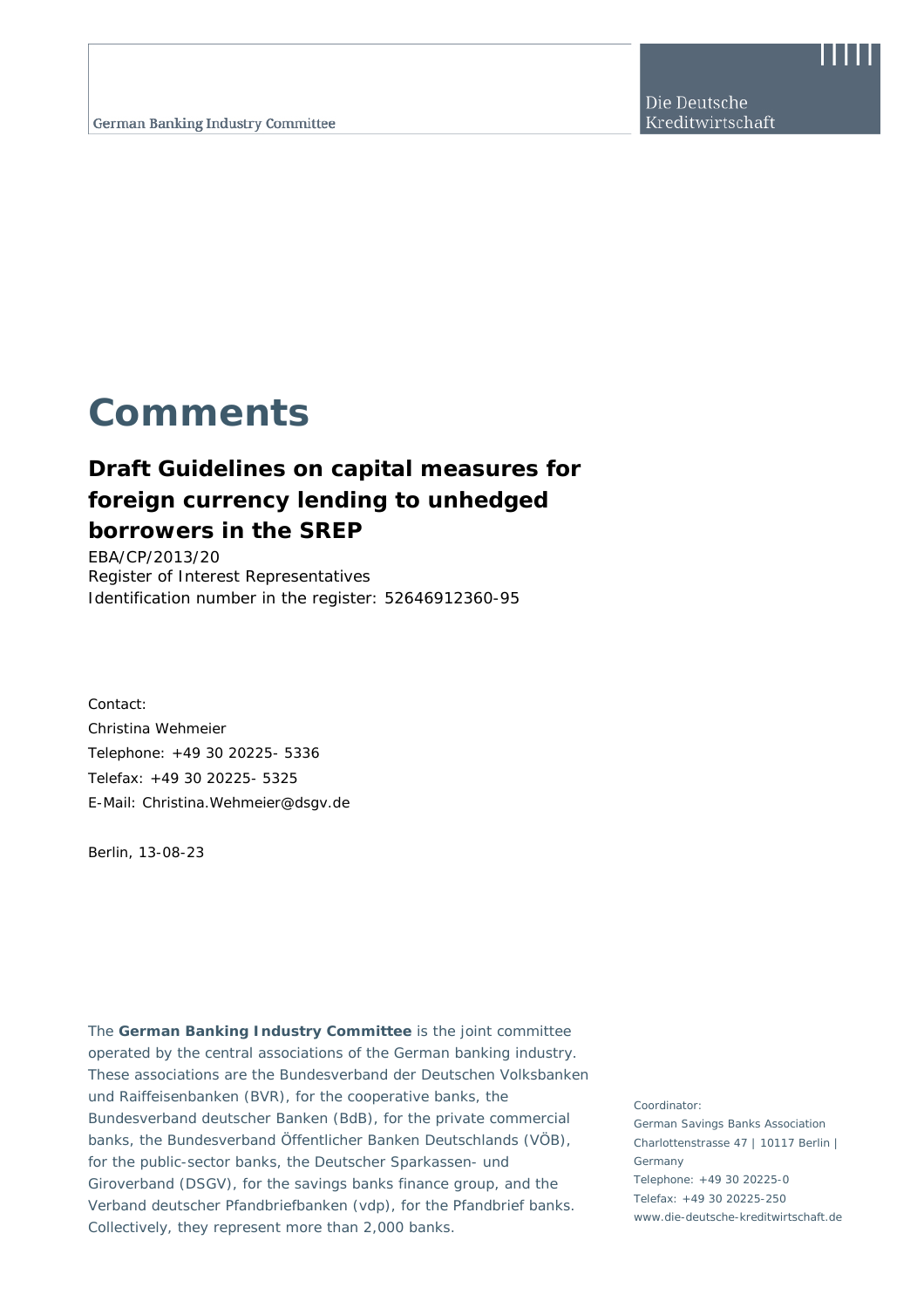# **Comments Draft Guidelines on capital measures for foreign currency lending to unhedged borrowers in the SREP**

#### **General Comments**

As part of a company's credit assessment, in the field of corporate finance, foreign currency risks have to be identified and evaluated in the same way as other material risks. This does not present a new requirement. Instead, it has always been part and parcel of a bank's risk analysis process. Based on the foregoing, we advocate in favour of a solution where the "foreign currency risk" shall not be incorporated under Pillar II as a separate risk type.

Furthermore, we would like to point out that, both in this Consultation Paper as well as in the recommendation of the European Systemic Risk Board it is being emphasised that the regulatory measures are primarily geared towards private individuals - who for speculation reasons or, moreover, in order to reduce their interest burden - take out loans in another currency (that differs from their current earnings). Nevertheless, the scope of application of the present Consultation paper is not limited to private individuals. From our point of view, this approach is worth reviewing. In our view, an application of the requirements to internationally active companies or, moreover, corporate groups is not feasible. Hence, we advocate in favour of a solution where the scope of application is limited to private individuals. As an alternative regulatory choice, there is an absolute need to specify that companies which enter foreign currency risk without any speculative intent and which manage their foreign currency risks correspondingly, are by definition considered "hedged borrowers".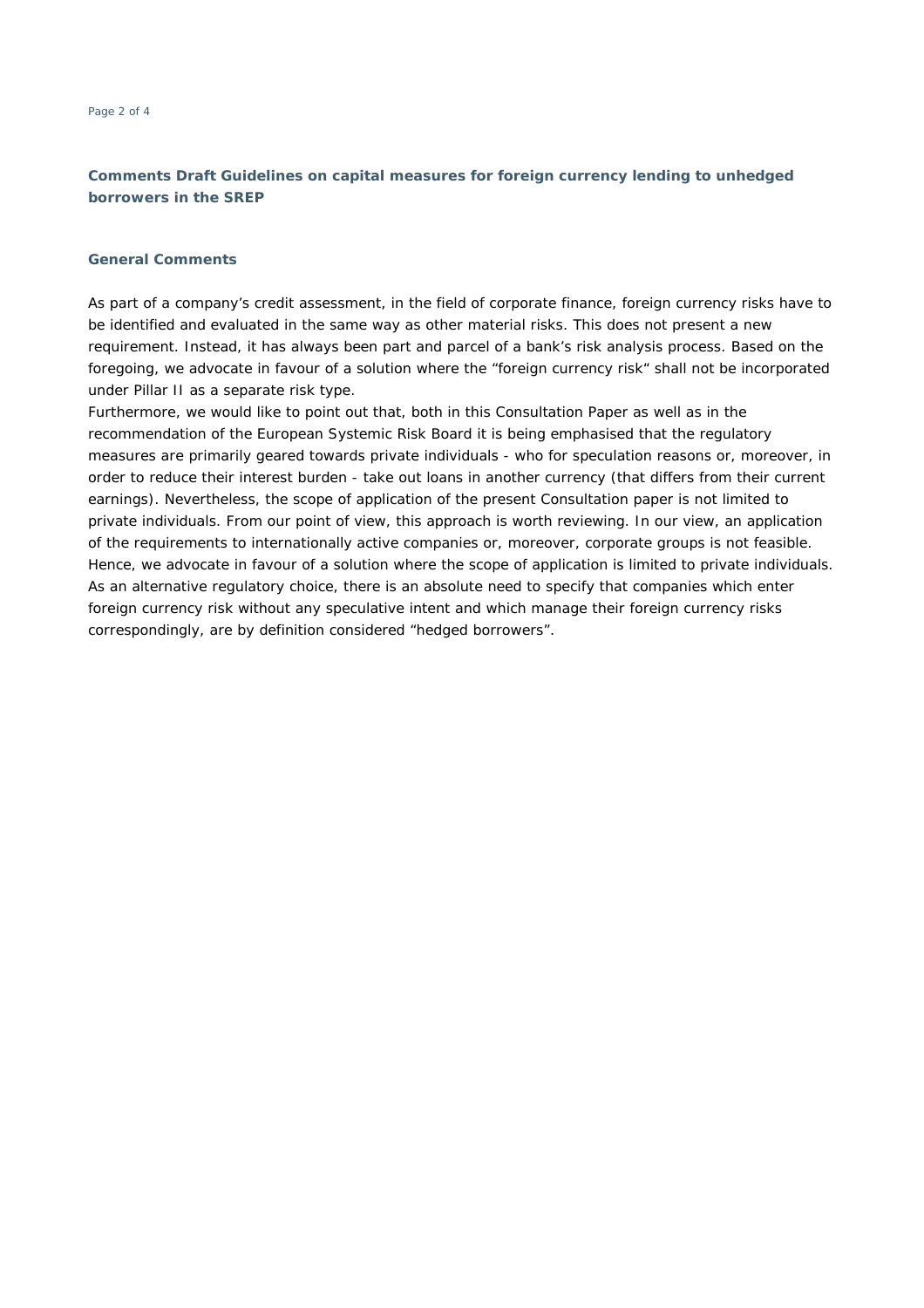# **Comments Draft Guidelines on capital measures for foreign currency lending to unhedged borrowers in the SREP**

#### **Specific Comments**

#### **More detailed concept clarification of FX lending (page 8)**

Under the term "FX lending" (page 8), the Consultation Paper enumerates the following criteria in order to define foreign currency loans: "...member state in which the borrower is domiciled" and "...currencies other than the legal tender of the relevant jurisdiction". Foreign currency lending is a very complex activity and if interpreted by the provided wide definition, can encompass many forms. In the absence of any further explanations, this concept clarification cannot be transposed to all funding types. For instance, it remains unclear how an investment fund company should be categorised which is not domiciled in the same risk country that is underlying the loan. Another moot point is how to categorise an FX loan to a one-ship company under a foreign flag. Furthermore, the proposed definition also leads to inappropriate categorisations. For instance, a loan denominated in US Dollar to an American company would be categorised as an FX loan, as soon as the place of jurisdiction is, for instance, in London. However, especially in international transactions, the place of jurisdiction will frequently be different from the borrower's domicile. This should be taken into account accordingly. We strongly suggest specifying this concept in greater detail and thus circumventing the possibility of having different individual interpretations of foreign currency lending based on this Consultation Paper.

#### **More detailed concept clarification of the term "hedged borrower" (page 8)**

Also the term "hedged borrower" (page 8) requires a definition that is geared more towards practical realities on the ground. The definition of the term "hedged borrower" should be worded in a way that takes greater account of practical realities and it ought to be confined to the user group of private households. This is necessary on the following grounds:

Initially, the Consultation Paper only contemplates the individual FX loan. In practice, however, especially in larger companies a hedge cannot be reflected on an individual loan basis. Generally, risk management controls a host of payment flows in different currencies exclusively from an overarching perspective. Hence, especially for companies with comprehensive FX business activities, we hold the view that reviews on the basis of individual loans would be neither effective nor efficient. It would appear more appropriate to equally predicate the review practice on an overall assessment. Hence, the terms "natural hedge" and "financial hedge" should be designed in a manner that is closer to practical realities on the ground. This applies in particular given that, in our view, the boundaries between "hedged" and "unhedged" are unambiguous only for private borrowers. Both, in the present Consultation Paper but also in the recommendations by the European Systemic Risk Board published on 21 September 2011, it has been repeatedly emphasised that regulatory needs primarily affects private individuals and small SMEs without any cross-border activities. In our experience, when it comes to international players with subsidiaries in various countries as well as funding transactions in different foreign currencies, it may be assumed that the company is aware of the FX risks and manages them proactively. Hence, a general categorisation of such companies as "hedged" should be permissible.